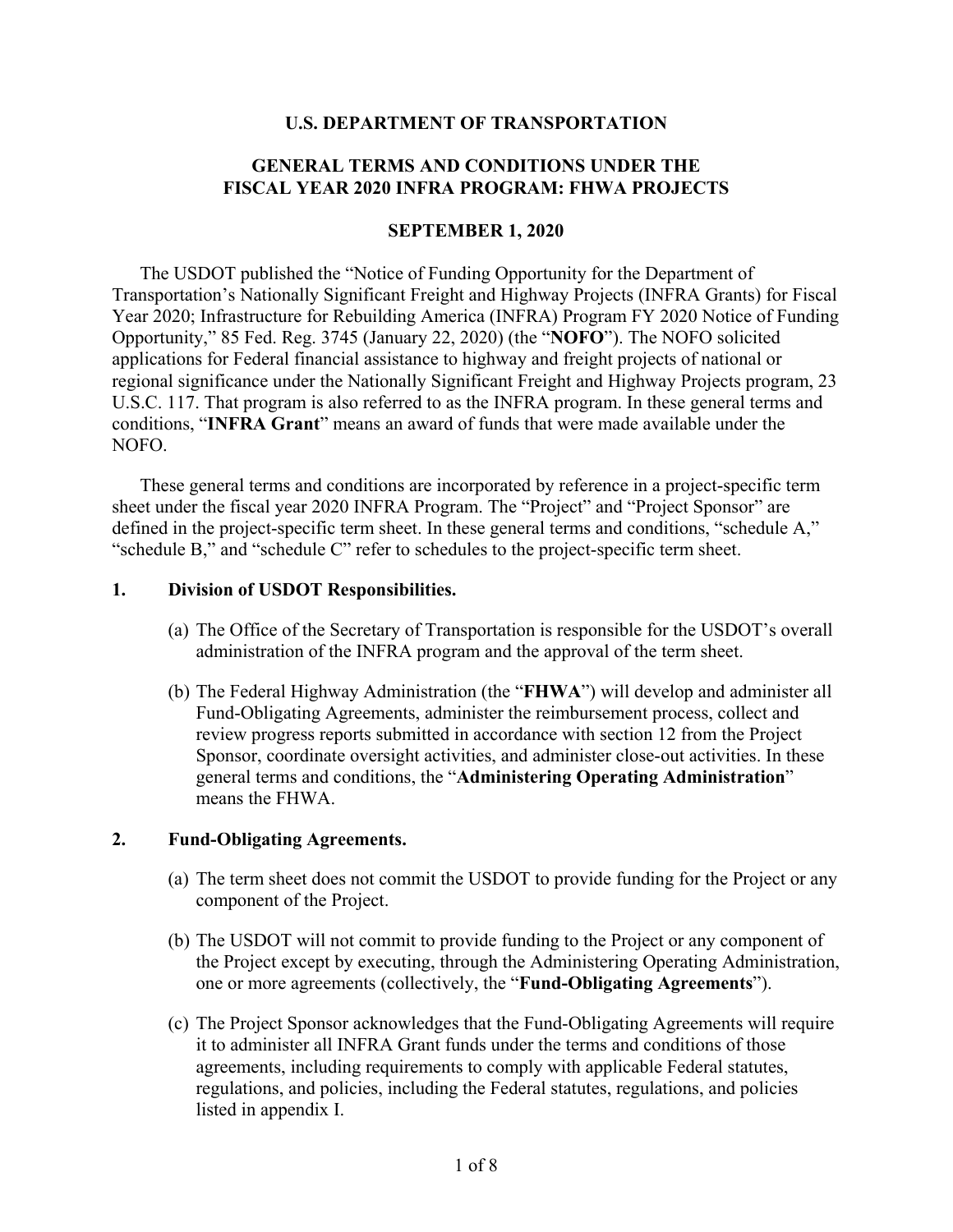(d) The USDOT will not reimburse the Project Sponsor for expenditures, except under the terms and conditions of the Fund-Obligating Agreements.

# **3. Project Sponsor Statements.**

- (a) The Project Sponsor states that:
	- (1) except as expressly documented in schedule C, all material statements of fact in the application were accurate when that application was submitted;
	- (2) schedule C documents all material changes since submission in the information contained in that application; and
	- (3) it has the legal authority to complete the Project.
- (b) The Project Sponsor acknowledges that
	- (1) the USDOT relied on statements of fact in the application to select the Project to receive the INFRA Grant;
	- (2) the USDOT relied on statements of fact in both the application and this term sheet to determine that the Project Sponsor and the Project are eligible under the terms of the NOFO; and
	- (3) the USDOT's selection of the Project to receive the INFRA Grant prevented awards under the NOFO to other eligible applicants.
- **4. Costs Incurred Before a Fund-Obligating Agreement.** The Project Sponsor acknowledges that the term sheet is not USDOT approval of any pre-award costs and that, unless the USDOT provides written approval of pre-award costs under 2 CFR 200.458, the USDOT will not reimburse expenditures made before the parties have executed a Fund-Obligating Agreement.
- **5. Project-Specific Terms in the Term Sheet.** Schedule A specifically memorializes the agreement of the parties on the following terms for each component of the Project:
	- (1) the component's scope of work;
	- (2) the component's budget, including identification of all funds necessary to complete the proposed component's scope of work;
	- (3) the component's milestone completion schedule, which sets dates for the completion of all major milestones relating to that component, including:
		- (A) completion and receipt of all required environmental approvals (including National Environmental Policy Act (NEPA) approvals);
		- (B) application for and anticipated receipt of all necessary Federal, State, and local permits and approvals;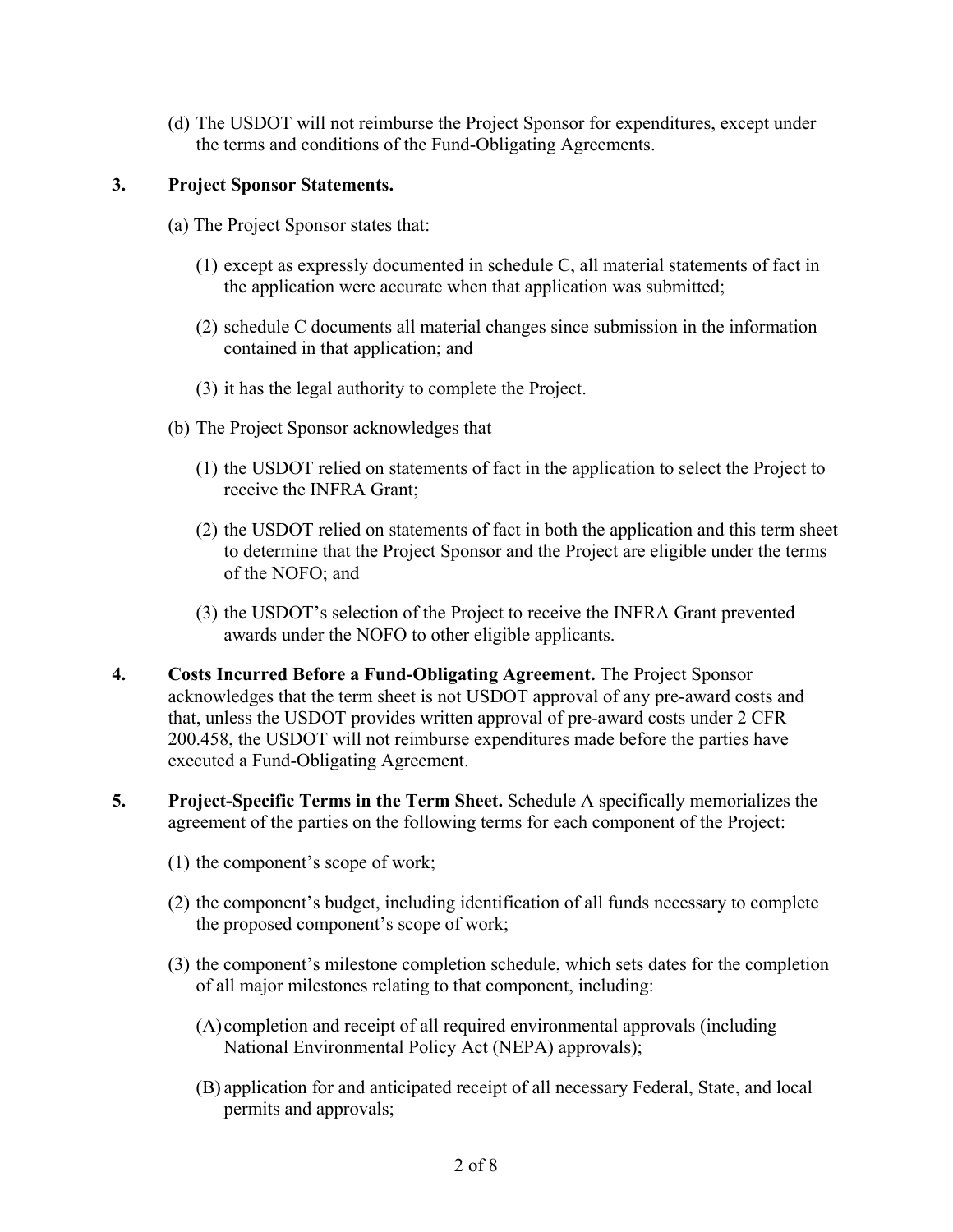(C) any necessary approval by a local transportation planning organization and inclusion in the required Transportation Improvement Program (TIP) or State Transportation Improvement Program (STIP); and

(D)start and completion of construction.

# **6. Project-Specific Accountability Provisions.**

- (a) The USDOT may reduce the INFRA Grant by the lesser of ten percent or \$10,000,000 if the USDOT determines that:
	- (1) the Project does not meet all project delivery milestones enumerated in section 2 of schedule B by the corresponding dates stated for those milestones in schedule  $A$ ;
	- (2) the Project does not meet an indicator of project success enumerated in section 2 of schedule B; or
	- (3) the Project Sponsor has not provided information that is sufficient to determine if the Project meets an indicator of project success enumerated in section 2 of schedule B.

If the USDOT had reimbursed costs exceeding the reduced amount, the Project Sponsor shall refund to the USDOT the difference between the reimbursed costs and the reduced amount.

- (b) The Project Sponsor acknowledges that amounts that are required to be refunded under this section 6 constitute a debt to the Federal Government that the USDOT may collect under 2 C.F.R. 200.345 and the Federal Claims Collection Standards (31 C.F.R. parts 900–999).
- **7. Use of Limited Non-Highway Funds.** The Project Sponsor acknowledges that the USDOT selected the Project for award with the expectation that no more than the "INFRA Grant Amount Subject to 23 U.S.C.  $117(d)(2)$ " that is listed in schedule A would be subject to the limitation at 23 U.S.C. 117(d)(2). The Project Sponsor shall not request reimbursements that are subject to the limitation at 23 U.S.C. 117(d)(2) and, in aggregate, exceed the "INFRA Grant Amount Subject to 23 U.S.C. 117(d)(2)" that is listed in schedule A.

## **8. Safety Requirements.**

(a) The Project Sponsor shall work with the Administering Operating Administration to identify, and the Project Sponsor shall carry out, safety-related activities for the Project that are consistent with the priority areas in the strategic highway safety plan for the State in which the Project is located and likely to yield safety benefits.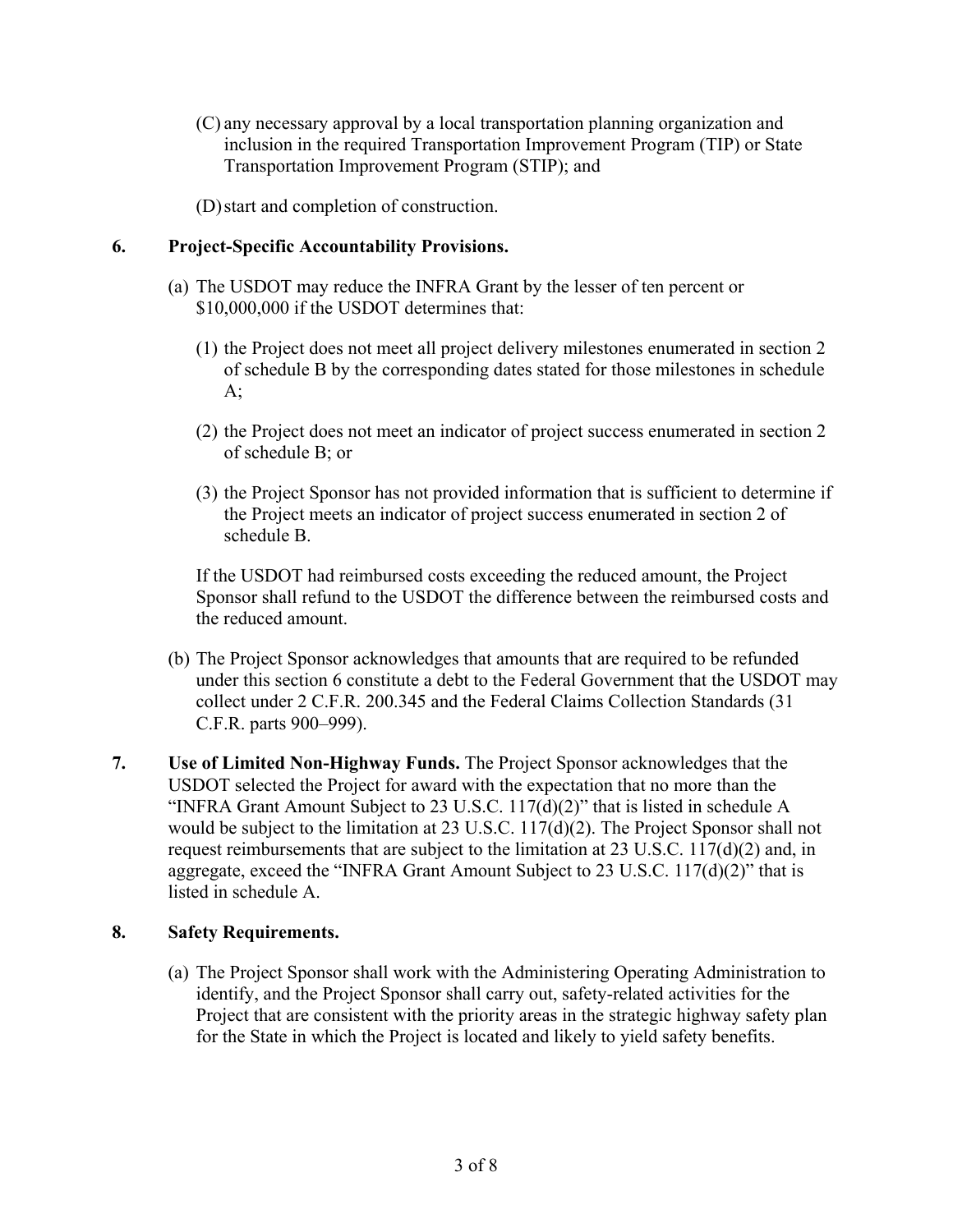- (b) In the Project, the Project Sponsor shall incorporate appropriate safety-related activities that are identified as "proven safety countermeasures" at [https://safety.fhwa.dot.gov/provencountermeasures/.](https://safety.fhwa.dot.gov/provencountermeasures/)
- (c) The Project Sponsor shall describe, in the reports required under section 12, the specific safety-related activities carried out under this section 8.
- **9. Buy America Requirements.** The Project Sponsor acknowledges that the execution of a Fund-Obligating Agreement will subject the Project to 23 U.S.C. 313 and the term sheet is neither a waiver of 23 U.S.C. 313(a) nor a finding under 23 U.S.C. 313(b).
- **10. Environmental Review.** The Project Sponsor acknowledges that the term sheet does not commit the USDOT to any determination required under NEPA. The USDOT's determinations on the Project will be issued in full compliance with its NEPA regulations, 23 CFR Part 771, those of the Council on Environmental Quality, 40 CFR Parts 1500–1508, and all other applicable Federal environmental laws and regulations and, State and local laws and regulations, to the extent applicable.

## **11. Applicability of Federal Law.**

- (a) The Project Sponsor shall ensure that Federal funding is expended in full accordance with the U.S. Constitution, Federal Law, and statutory and public policy requirements: including but not limited to, those protecting free speech, religious liberty, public welfare, the environment, and prohibiting discrimination. In particular, the Project Sponsor shall ensure that no concession agreements are denied or other contracting decisions made on the basis of speech or other activities protected by the First Amendment.
- (b) If the USDOT determines that the Project Sponsor has failed to comply with applicable Federal requirements, the USDOT may take remedial action, including terminating of the INFRA Grant, disallowing costs incurred for the Project, requiring the Project Sponsor to refund to the USDOT the INFRA Grant, and reporting the noncompliance in the Federal-government-wide integrity and performance system.

## **12. Quarterly Project Progress Reports.**

- (a) On or before the 20th day of January, April, July, and October of each year and until the Project is complete and all Fund-Obligating Agreements under this term sheet have been closed out, the Project Sponsor shall submit a Quarterly Project Progress Report for each component of the Project. But if the date of the term sheet is in March, June, September, or December, instead of submitting a Quarterly Project Progress Report covering less than one month, the Project Sponsor shall submit the first Quarterly Project Progress Report in the fourth calendar month that begins after the date of the term sheet.
- (b) The Project Sponsor shall submit a Federal Financial Report (SF-425) as part of each Quarterly Project Progress Report.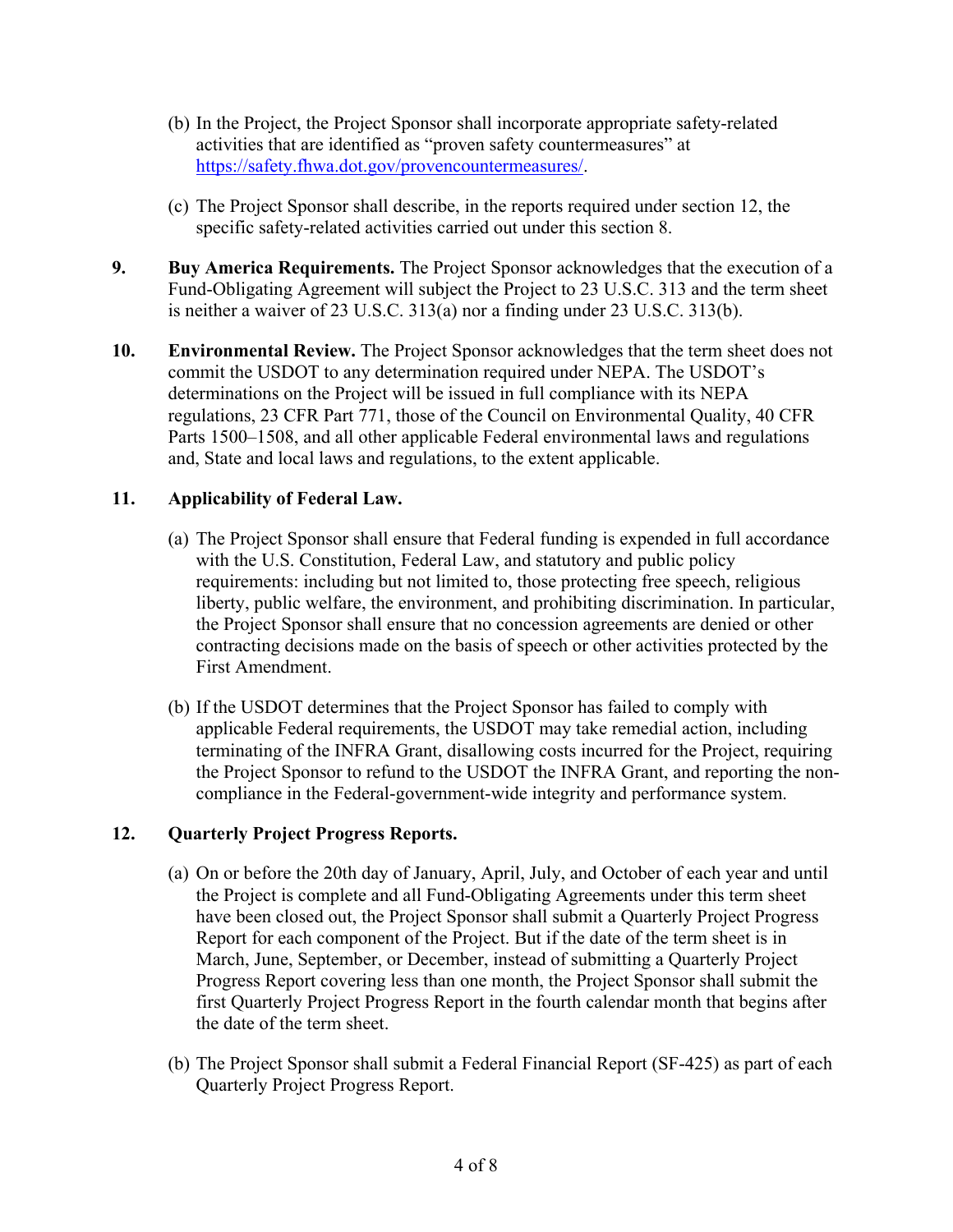(c) The Administering Operating Administration will provide the Project Sponsor with the form and content for these Quarterly Project Progress Reports.

# **13. Cost Sharing and Changes in Total Project Costs.**

- (a) The Project Sponsor hereby certifies that the "State Funds," "Local Funds," and "Other Funds" listed in schedule A are committed to fund the Project.
- (b) If the actual eligible project costs are less than the "Total Future Eligible Project Cost" that is listed in schedule A, then the Project Sponsor may propose to the USDOT, in writing consistent with the Administering Operating Administration's requirements, specific additional activities that are within the scope of the Project, as defined in the Project Sponsor's application, schedule A, and schedule C, and that the Project Sponsor could complete with the difference between the "Total Future Eligible Project Cost" that is listed in schedule A and the actual eligible project costs.
- (c) If the actual eligible project costs are less than the "Total Future Eligible Project Cost" that is listed in schedule A and either the Project Sponsor does not make a proposal under section 13(b) or the USDOT does not accept the Project Sponsor's proposal under section 13(b), then:
	- (1) the Project Sponsor shall submit a request under section 14 to reduce the Total Federal Assistance by the difference between the "Total Future Eligible Project Cost" that is listed in schedule A and the actual eligible project costs; and
	- (2) if that modification reduces the "INFRA Grant Amount" listed in schedule A and the USDOT had reimbursed costs exceeding the revised amount, the Project Sponsor shall refund to the USDOT the difference between the reimbursed costs and the revised award.

In these general terms and conditions, "**Total Federal Assistance**" means the sum of the "INFRA Grant Amount" and the "Other Federal Funds" amounts that are listed in schedule A.

(d) The Project Sponsor acknowledges that amounts that are required to be refunded under section 13(c) constitute a debt to the Federal Government that the USDOT may collect under 2 C.F.R. 200.345 and the Federal Claims Collection Standards (31 C.F.R. parts 900–999).

## **14. Term Sheet Modifications.**

- (a) The parties may amend, modify, or supplement the term sheet by mutual agreement in writing signed by the USDOT and the Project Sponsor. Either party may request to amend, modify, or supplement the term sheet by written notice to the other party.
- (b) The parties shall not amend, modify, or supplement the term sheet except as permitted under section 14(a). If an amendment, modification, or supplement is not permitted under section 14(a), it is void.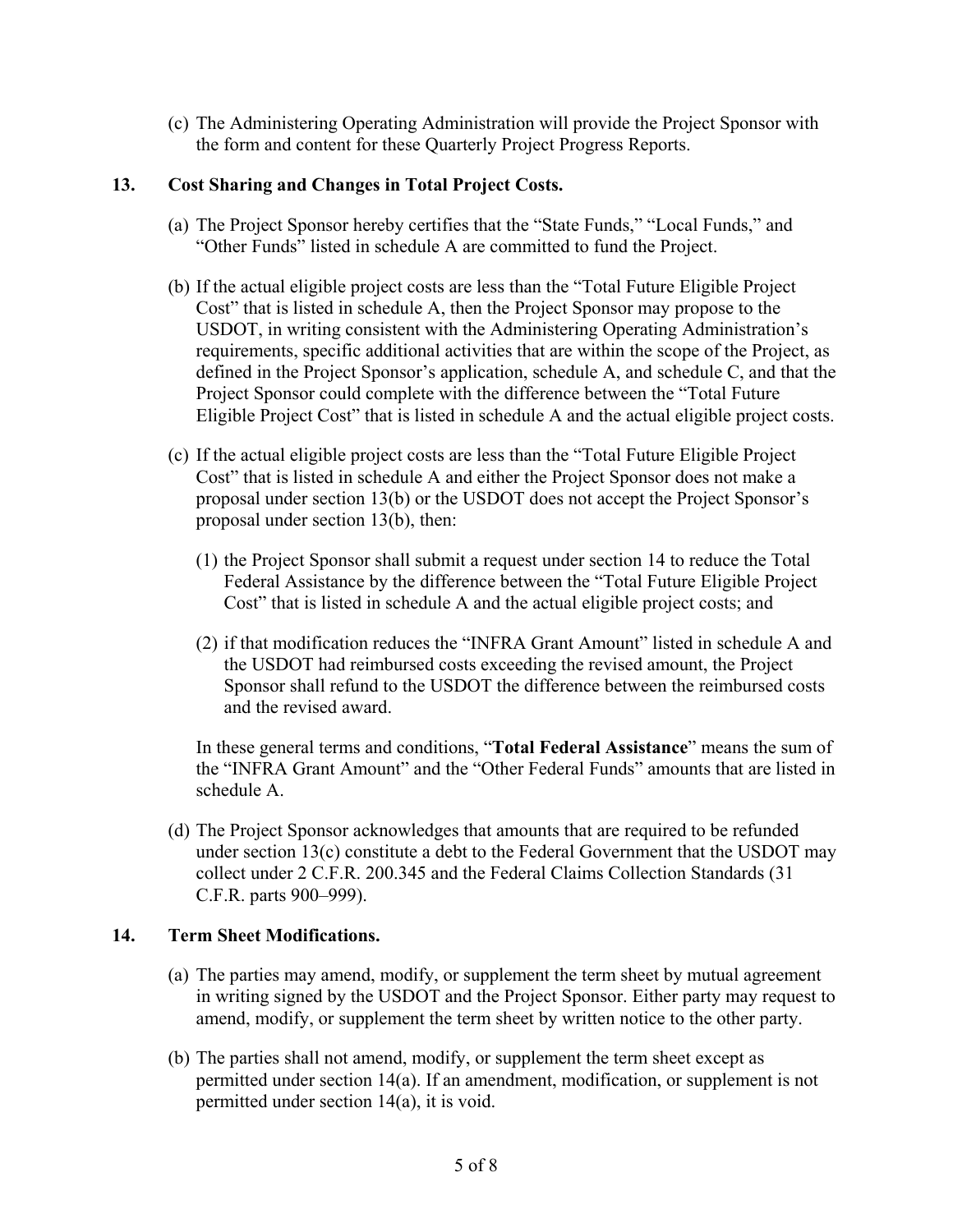- (c) The Project Sponsor shall request a modification of the term sheet to update schedule A if:
	- (1) the Project's activities differ from the statement of work that is described in schedule A;
	- (2) the construction complete date for the Project or any component of the Project changes to a date that is more than six months after the construction complete date listed in schedule A;
	- (3) the Project's "Other Federal Funds" increases from the amount listed in schedule  $A$ ;
	- (4) the Project's "State Funds," "Local Funds," "Private Funds," or "Other Funds" decrease from the amounts listed in schedule A; or
	- (5) the "INFRA Grant Amount Subject to 23 U.S.C. 117(d)(2)" changes from the amount listed in schedule A.
- (e) The USDOT may accept or reject proposals from the Project Sponsor under section 13 and section 14 and in doing so may elect to consider only the interests of the USDOT. The Project Sponsor acknowledges that making a proposal under section 13 does not amend, modify, or supplement the term sheet unless the parties execute a modification under section 14(a).

## **15. Noncompliance, Remedies, and Termination.**

- (a) The Project Sponsor acknowledges that the USDOT considers all INFRA Grant funds under the term sheet to constitute a single grant under 23 U.S.C. 117, that all Fund-Obligating Agreements entered under the term sheet are inter-related, and that all INFRA Grant funds provided through a Fund-Obligating Agreement are subject to the Project Sponsor's compliance with the term sheet and all other Fund-Obligating Agreements.
- (b) If the Project Sponsor fails to comply with the term sheet or a Fund-Obligating Agreement under the term sheet, then the USDOT may take actions under 2 CFR 200.338 without limiting those actions to the agreement under which the Project Sponsor was noncompliant.
- (c) If the Project Sponsor fails to timely complete a component of the Project, the USDOT may take action under section 15(b), including termination of all Fund-Obligating Agreements and disallowance of costs incurred under those agreements.
- (d) If the USDOT determines either (1) that the Project Sponsor's use of INFRA Grant funds under the term sheet would not advance the purposes of the INFRA program or (2) that termination is in the public interest, the USDOT may terminate one or more Fund-Obligating Agreements and disallow costs incurred under those agreements.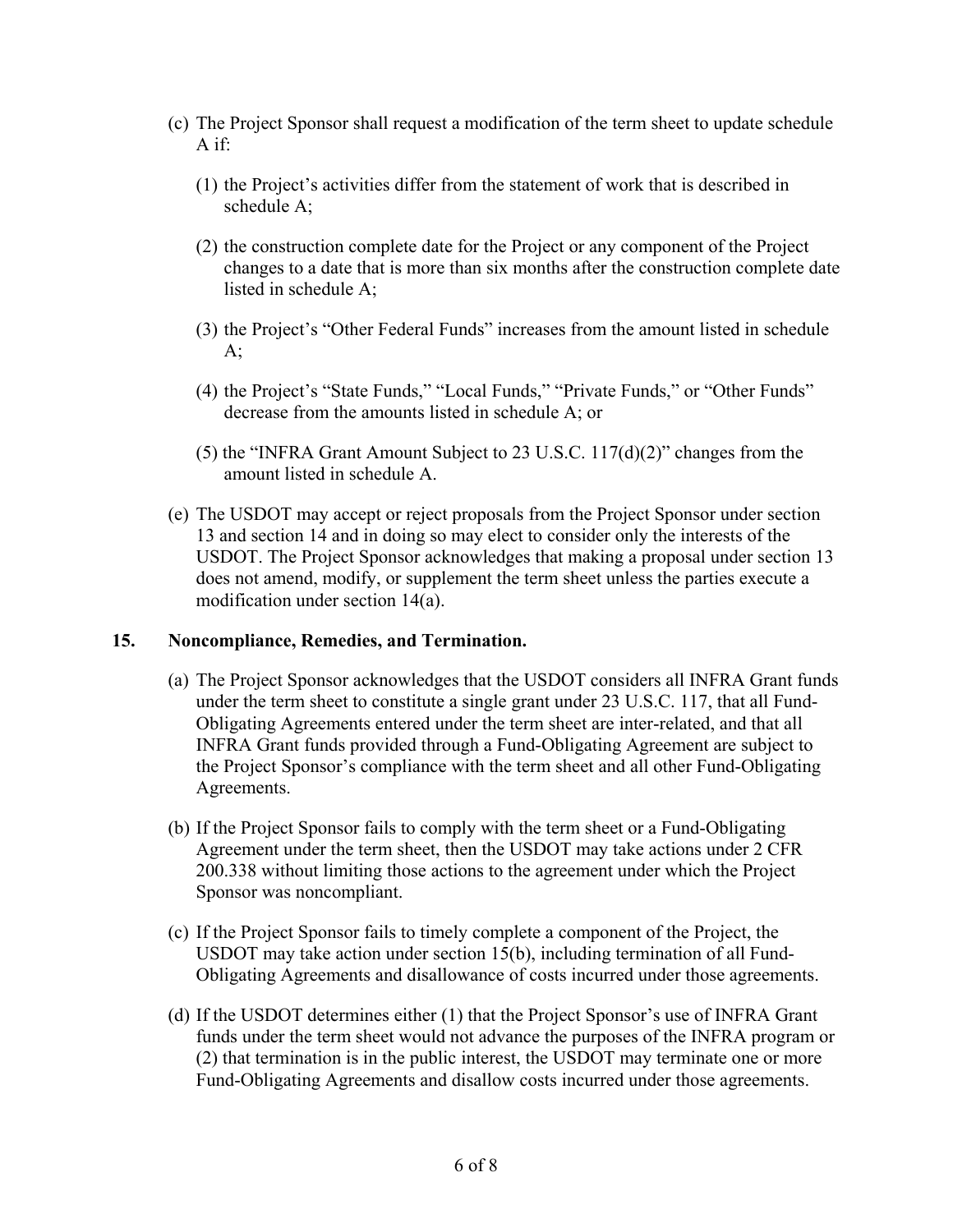(e) In terminating one or more Fund-Obligating Agreement under this section 15, the USDOT may elect to consider only the interests of the USDOT.

### **16. Agreement Execution and Effective Date.**

- (a) This term sheet may be executed in counterparts, which constitute one document. The parties intend each countersigned original to have identical legal effect.
- (b) The terms and conditions in the term sheet are effective on the Project Sponsor upon execution of the term sheet by both the Project Sponsor and the USDOT. The date of this agreement will be the date this term sheet is signed by the last party to sign it, which will be the USDOT.